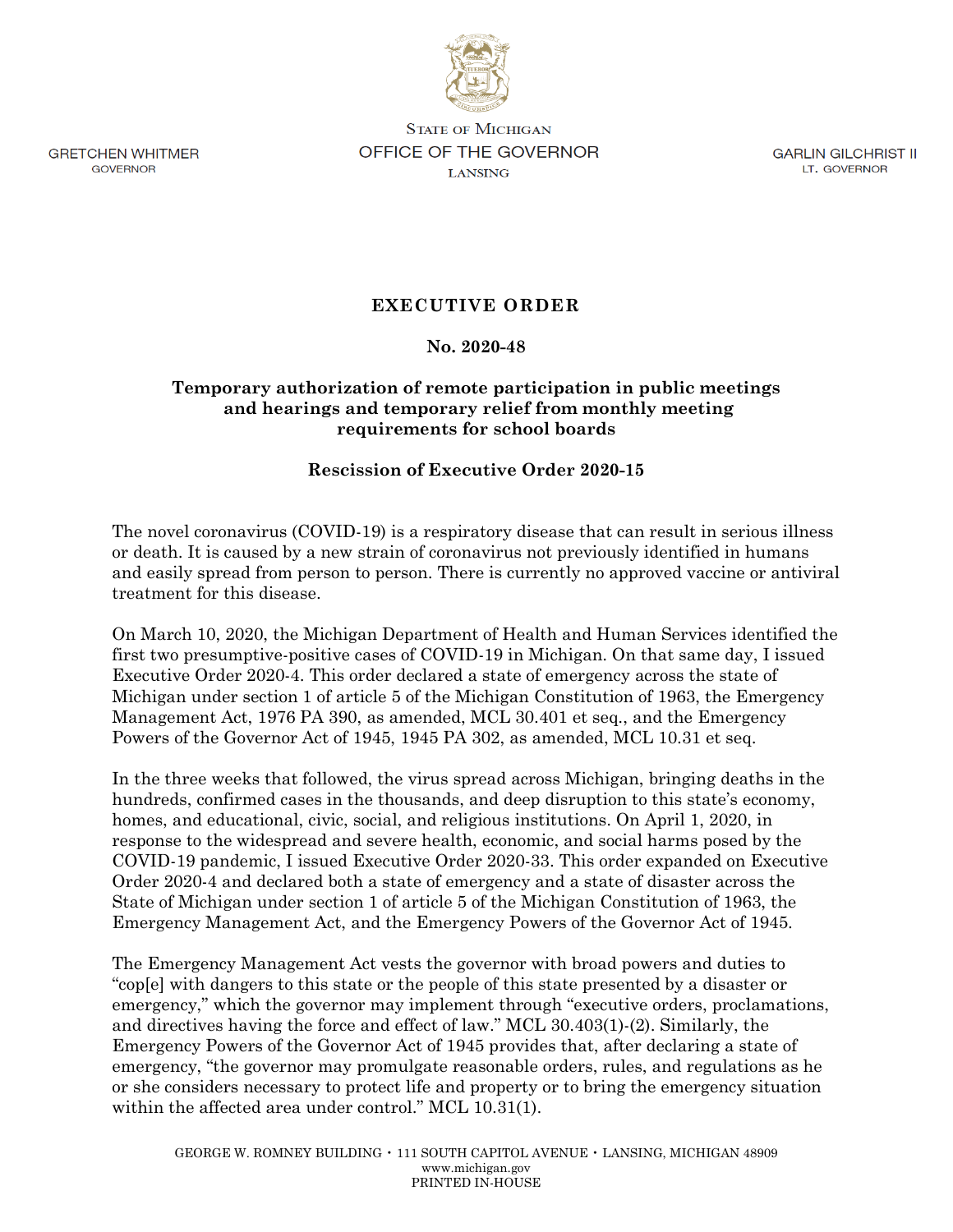To mitigate the spread of COVID-19, protect the public health, and provide essential protections to vulnerable Michiganders, it is crucial that all Michiganders take steps to limit in-person contact. These critical mitigation measures include social distancing and limiting the number of people interacting at public gatherings.

To that end, it is reasonable and necessary to temporarily suspend rules and procedures relating to physical presence at meetings and hearings of public bodies and other governmental entities in Michigan. These public bodies and entities must continue to conduct public business during this emergency, including actions to respond to COVID-19, and the general public must be able to continue to participate in government decisionmaking without unduly compromising public health, safety, and welfare.

Executive Order 2020-15 provided this limited and temporary relief from certain rules and procedures. This order clarifies and extends the duration of that relief, as it remains reasonable and necessary to suppress the spread of COVID-19 and protect the public health and safety of this state and its residents. With this order, Executive Order 2020-15 is rescinded.

Acting under the Michigan Constitution of 1963 and Michigan law, I order the following:

- 1. To the extent that the Open Meetings Act ("OMA"), 1976 PA 267, as amended, MCL 15.261 to 15.272, requires that a meeting of a public body be held in a physical place available to the general public or requires the physical presence of one or more members of a public body, strict compliance with section 3 of the OMA, MCL 15.263, is temporarily suspended in order to alleviate any such physical-place or physicalpresence requirements, as follows:
	- (a) A meeting of a public body may be held electronically, including by telephonic conferencing or video conferencing, in a manner in which both the general public and the members of the public body may participate by electronic means.
	- (b) A meeting of a public body held electronically must be conducted in a manner that permits two-way communication so that members of the public body can hear and be heard by other members of the public body and so that general public participants can hear members of the public body and can be heard by members of the public body and other participants during a public comment period. The public body also may use technology to facilitate typed public comments that may be read to or shared with members of the public body and other participants.
	- (c) Members of a public body and of the general public participating electronically will be considered present and in attendance at the meeting and may participate in the meeting as if physically present at the meeting.
	- (d) All persons must be permitted to participate in any meeting of a public body held electronically, except as otherwise provided in the OMA.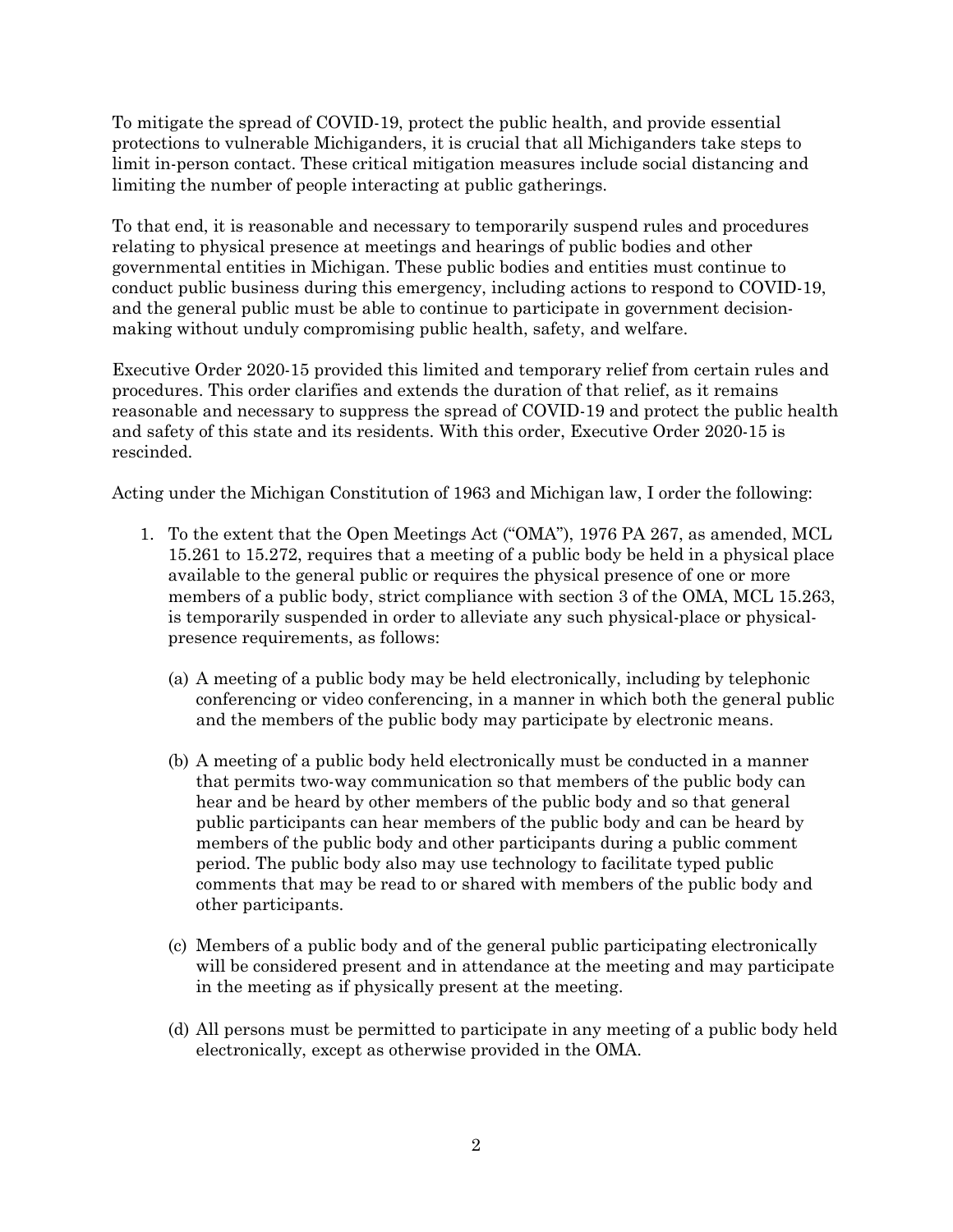- (e) If a public body directly or indirectly maintains an official internet presence, the public body must, consistent with and in addition to any other applicable notice requirements under the OMA, post advance notice of a meeting held electronically on a portion of the public body's website that is fully accessible to the public. The public notice on the website must be included on either the homepage or on a separate webpage dedicated to public notices for non-regularly scheduled public meetings or electronic meetings and accessible through a prominent and conspicuous link on the website's homepage that clearly describes its purpose for public notification of those non-regularly scheduled or electronic public meetings. Notice of a meeting of a public body that will be held electronically must include all of the following:
	- (i) An explanation of the reason why the public body is meeting electronically.
	- (ii) Detailed procedures by which the public may participate in the meeting remotely, including a telephone number, internet address, or both.
	- (iii) Procedures by which persons may contact members of the public body to provide input or ask questions on any business that will come before the public body at the meeting.
	- (iv) Procedures by which persons with disabilities may participate in the meeting.
- (f) The right of a person to participate in a meeting of a public body held electronically includes the right to tape-record, to videotape, to broadcast live on radio, and to telecast live on television the proceedings of the public body at a public meeting. The exercise of this right does not depend on the prior approval of the public body. However, a public body may establish reasonable rules and regulations to minimize the possibility of disrupting the meeting.
- (g) A public body may not require a person as a condition of participating in a meeting of the public body held electronically to register or otherwise provide his or her name or other information or otherwise to fulfill a condition precedent to attendance, other than mechanisms necessary to permit the person to participate in a public comment period of the meeting.
- (h) A person must be permitted to address a meeting of a public body held electronically under rules established and recorded by the public body. A person must not be excluded from a meeting held electronically otherwise open to the public except for a breach of the peace actually committed during the meeting.
- (i) During a meeting of a public body held electronically, members of the public body are urged to take all votes by roll call to avoid any questions about how each member of the public body votes.
- (j) If a public body holding a meeting electronically directly or indirectly maintains an official internet presence, the public body is encouraged to make available to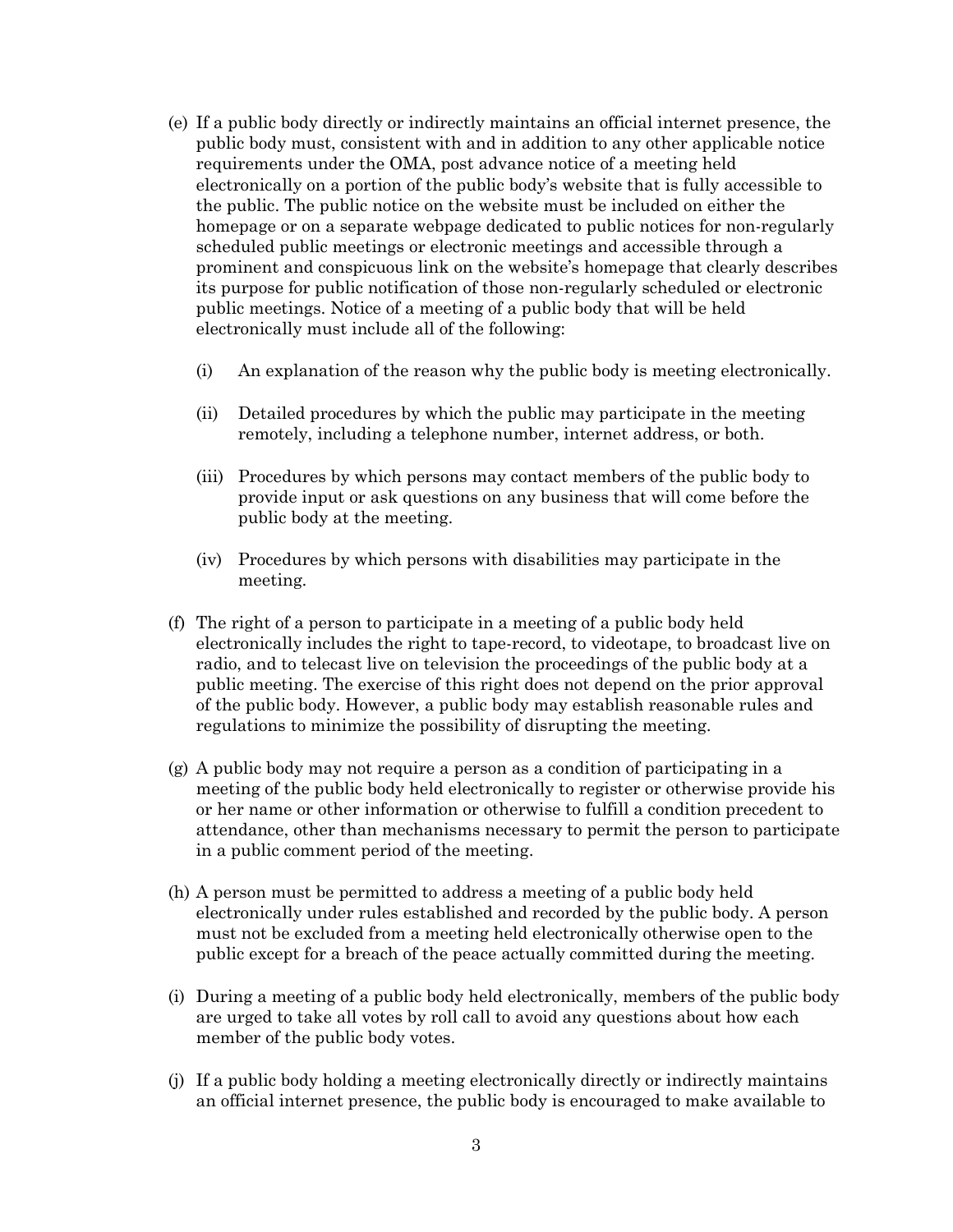the general public through the public body's website homepage an agenda and other materials relating to the meeting.

- (k) Members of the general public otherwise participating in a meeting of a public body held electronically may be excluded from participation in a closed session of the public body held electronically during that meeting if the closed session is convened and held in compliance with the requirements of the OMA applicable to a closed session.
- 2. A public body holding a meeting electronically as provided under this order is encouraged to do so in a manner that effectuates as fully as possible the purposes of the OMA, which include promoting government accountability and fostering openness in government to enhance responsible decision-making. Discussions or deliberations at an open meeting that cannot at a minimum be heard by the general public participating in the meeting are contrary to these purposes. Accordingly, members of a public body must avoid using email, texting, instant messaging, and other such electronic forms of communication to make a decision or deliberate toward a decision, and must avoid "round-the-horn" decision-making in a manner not accessible to the public at an open meeting.
- 3. If a decision or other action of a public body is in compliance with the requirements of this order and the other requirements of the OMA, it is in compliance with the OMA.
- 4. If a statute or rule other than the OMA requires that public comments be permitted or a public hearing be held, including in conjunction with the issuance of a permit or a hearing required under the Uniform Budgeting and Accounting Act, 1968 PA 2, as amended, MCL 141.421 to 141.440a, a public body or department or agency may provide a means for remote public comment or participation through the use of any technology that would facilitate a member of the general public's ability to participate remotely to the same extent as if the member of the general public appeared in person. If not expressly authorized by statute or rule, written comment, including by electronic means, also is permitted.
- 5. Strict compliance with subsection 6 of section 11a, subsection 7 of section 384, and subsection 1 of section 418a of the Revised School Code, 1976 PA 451, as amended, MCL 380.11a(6), MCL 380.384(7), and MCL 380.418a(1), is temporarily suspended so as not to require school district boards to hold meetings at least once each month.
- 6. Nothing in this order permits a public body to limit or restrict the rights of the press or other news media. Members of public bodies are encouraged to facilitate access by members of the press and other news media both to meetings held electronically and to members of public bodies.
- 7. As used in this order, the terms "decision," "meeting," and "public body" mean those terms as defined under section 2 of the OMA, MCL 15.262, except this order does not apply to state legislative bodies.